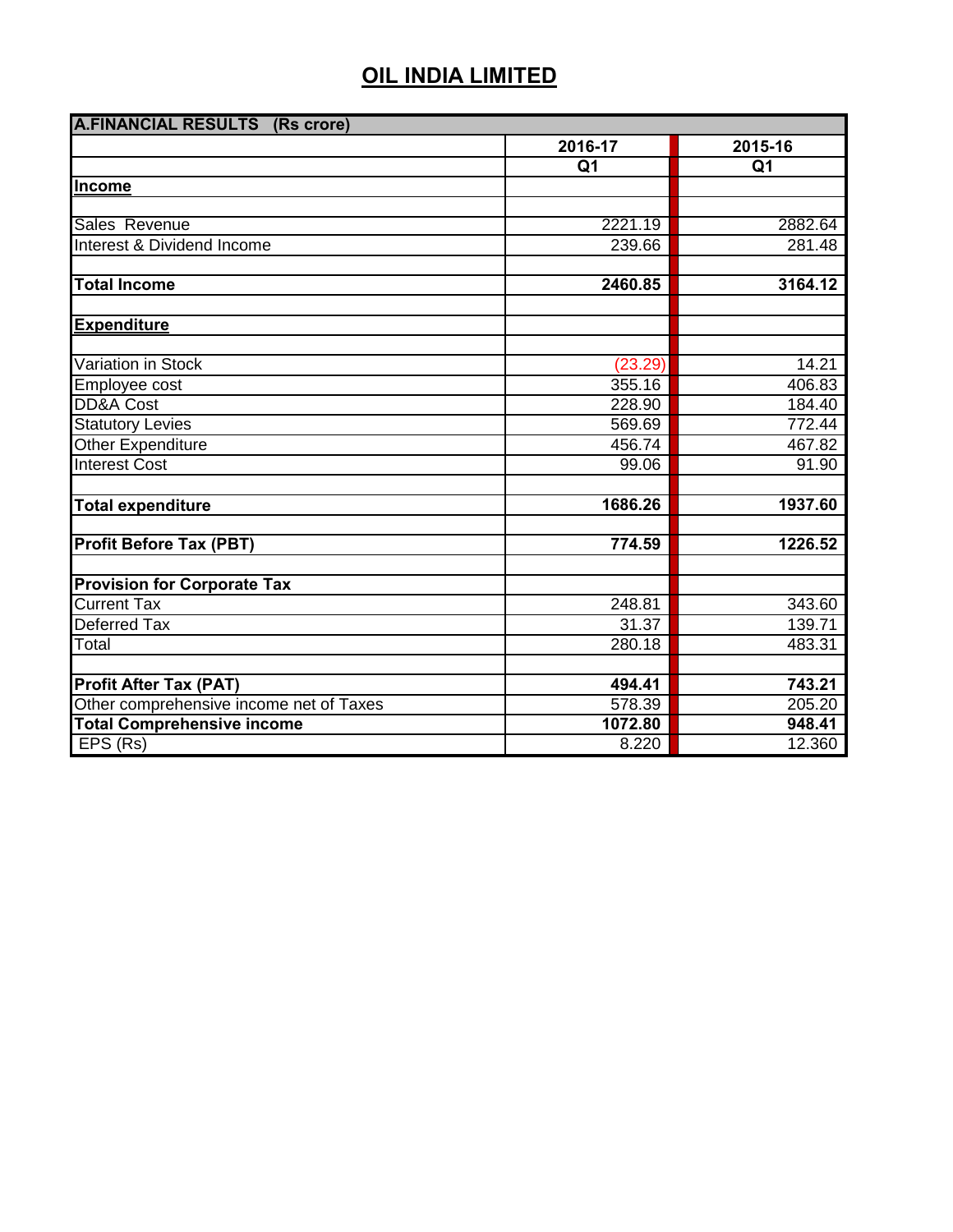| <b>B.PHYSICAL QTY</b>   |                 |                 |
|-------------------------|-----------------|-----------------|
|                         | 2016-17         | 2015-16         |
|                         | $\overline{Q1}$ | $\overline{Q1}$ |
| 1. Production           |                 |                 |
| Crude Oil (MMT)         |                 |                 |
| $- OIL$                 | 0.798           | 0.834           |
| - JV                    | 0.005           | 0.005           |
| Condensate              | 0.000           | 0.003           |
| <b>Total (incl. JV)</b> | 0.803           | 0.842           |
| Gas (BCM)               |                 |                 |
| - OIL                   | 0.731           | 0.642           |
| $-$ JV                  | 0.000           | 0.000           |
| Total (incl. JV)        | 0.731           | 0.642           |
| O+OEG (MMT)             | 1.534           | 1.484           |
| LPG (TMT)               | 7.905           | 9.306           |
| 2.Sales                 |                 |                 |
| Crude Oil (MMT)         |                 |                 |
| - OIL                   | 0.780           | 0.836           |
| - JV                    | 0.005           | 0.006           |
| Condensate              | 0.000           | 0.003           |
| Total (incl. JV)        | 0.785           | 0.845           |
| Gas Sales (BCM)         |                 |                 |
| $-$ OIL                 | 0.606           | 0.502           |
| - JV                    | 0.000           | 0.000           |
| Total (incl. JV)        | 0.606           | 0.502           |
| LPG (TMT)               | 7.883           | 9.350           |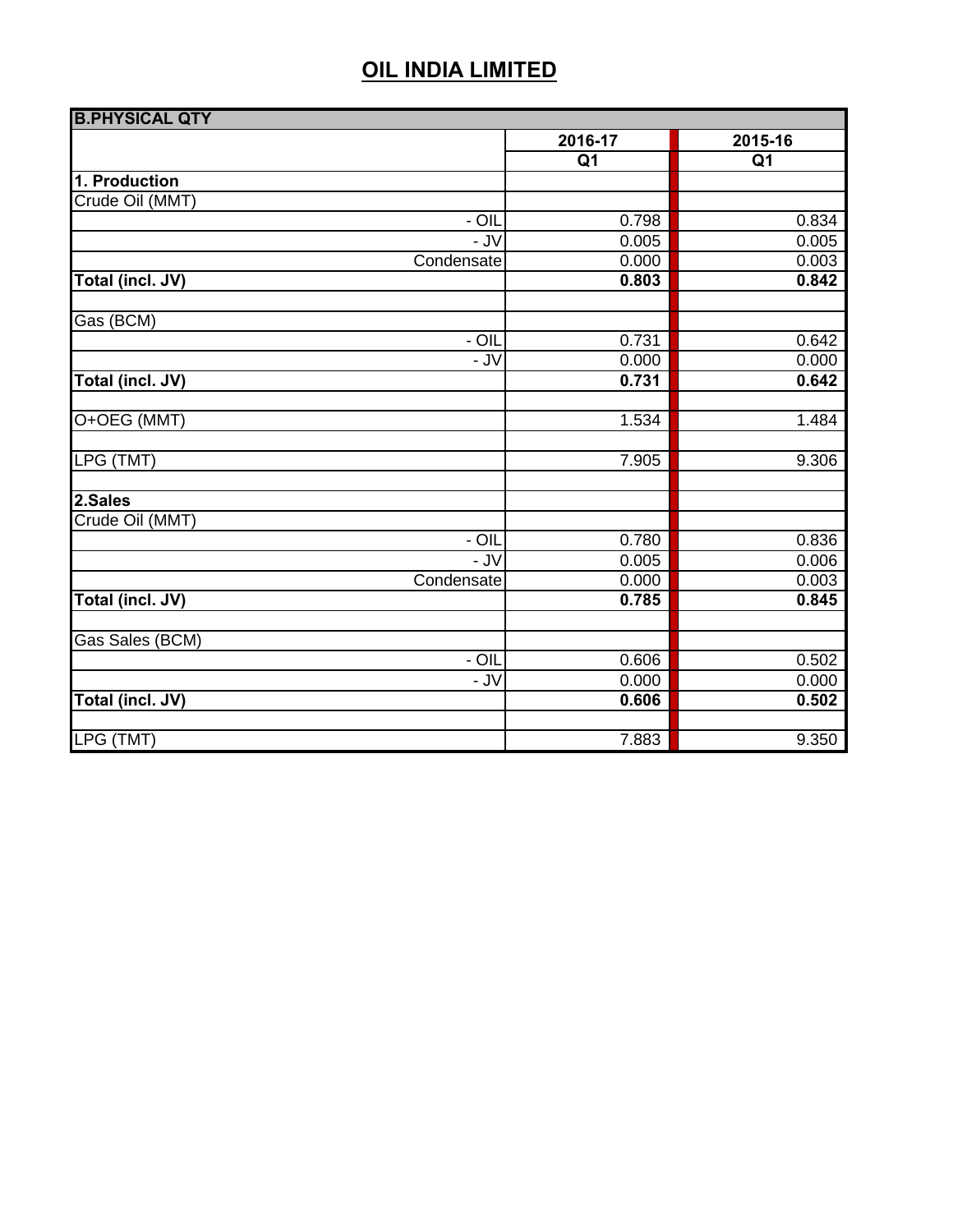| <b>C. FINANCIAL FIGURES (Rs crore)</b> |                |                |  |
|----------------------------------------|----------------|----------------|--|
|                                        | 2016-17        | 2015-16        |  |
|                                        | Q <sub>1</sub> | Q <sub>1</sub> |  |
| <b>Crude Oil Sales</b>                 |                |                |  |
| - Excl JV                              | 1595.70        | 2167.91        |  |
| -JV                                    | 9.47           | 17.30          |  |
| Total (incl. JV)                       | 1605.17        | 2185.21        |  |
| <b>Gas Sales</b>                       |                |                |  |
| - Excl JV                              | 365.41         | 410.81         |  |
| -JV                                    | 0.00           | 0.00           |  |
| Total (incl. JV)                       | 365.41         | 410.81         |  |
|                                        |                |                |  |
| <b>LPG</b>                             | 22.21          | 32.52          |  |
| Condensate                             | 0.18           | 10.15          |  |
| <b>Transportation Income</b>           | 97.57          | 81.75          |  |
| <b>Total Excl. JV</b>                  | 119.96         | 124.42         |  |
| <b>JV Share</b>                        | 0.00           | 0.00           |  |
| Total Incl. JV                         | 119.96         | 124.42         |  |
|                                        |                |                |  |
| Income from Renewable resources        | 40.44          | 27.31          |  |
|                                        |                |                |  |
| Income from OFC Fibre Leasing          | 2.33           | 2.35           |  |
|                                        |                |                |  |
| <b>Sale Revenue</b>                    | 2133.31        | 2750.10        |  |
|                                        |                |                |  |
| Claim towards Natural Gas Subsidy      | 85.70          | 130.71         |  |
| <b>Income from Services</b>            | 2.18           | 1.83           |  |
| <b>Other Operating Income</b>          | 87.88          | 132.54         |  |
|                                        |                |                |  |
| <b>Revenue from operations</b>         | 2221.19        | 2882.64        |  |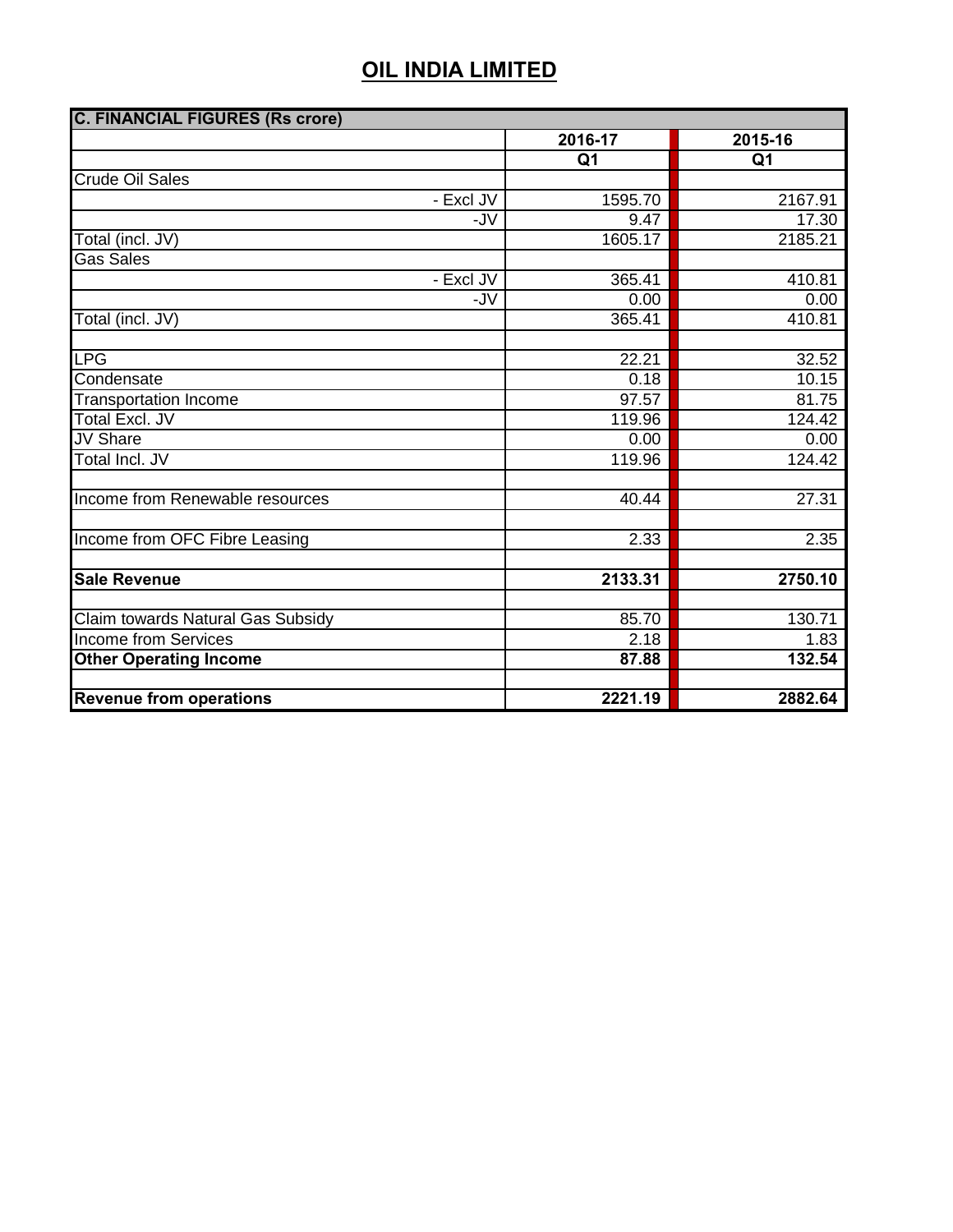| <b>D. CRUDE OIL PRICE &amp; SUBSIDY</b>                        |                |                |
|----------------------------------------------------------------|----------------|----------------|
|                                                                | 2016-17        | 2015-16        |
|                                                                | Q <sub>1</sub> | Q <sub>1</sub> |
| 1. Crude Oil Price in USD/BBL                                  |                |                |
| (USD/BBL)                                                      |                |                |
| Pre - Discount                                                 | 43.09          | 61.85          |
| Less: Discount                                                 | 0.00           | 4.43           |
| Post Discount                                                  | 43.09          | 57.42          |
|                                                                |                |                |
| Post Discount-(Rs/BBL)                                         | 2882.29        | 3644.45        |
| <b>Exchange Rate</b>                                           | 66.89          | 63.47          |
|                                                                |                |                |
| 2. Impact of Under Recovery (Rs crore)                         |                |                |
| <b>Subsidy Discount</b>                                        | 0.00           | 167.43         |
| <b>Statutory Levies</b>                                        | 0.00           | 27.90          |
| Impact on PBT                                                  | 0.00           | 139.53         |
| Impact on PAT                                                  | 0.00           | 88.33          |
| 3. Upstream Share of Under Recovery (Rs crore)                 |                |                |
| ONGC                                                           | 0.00           | 1132.99        |
| OIL                                                            | 0.00           | 167.43         |
| <b>GAIL</b>                                                    | 0.00           | 0.00           |
|                                                                |                |                |
| <b>Total</b>                                                   | 0.00           | 1300.42        |
|                                                                |                |                |
| 4. Distribution of Upstream Share of Under Recovery (Rs crore) |                |                |
| <b>IOCL</b>                                                    | 0.00           | 878.84         |
| <b>BPCL</b>                                                    | 0.00           | 203.33         |
| <b>HPCL</b>                                                    | 0.00           | 218.25         |
|                                                                |                |                |
| <b>Total</b>                                                   | 0.00           | 1300.42        |
|                                                                |                |                |
| 5. Distribution of OIL's Share of Under Recovery (Rs crore)    |                |                |
| <b>IOCL</b><br><b>BPCL</b>                                     | 0.00           | 99.14          |
| <b>HPCL</b>                                                    | 0.00           | 68.29          |
| <b>Total</b>                                                   | 0.00           | 0.00<br>167.43 |
|                                                                | 0.00           |                |